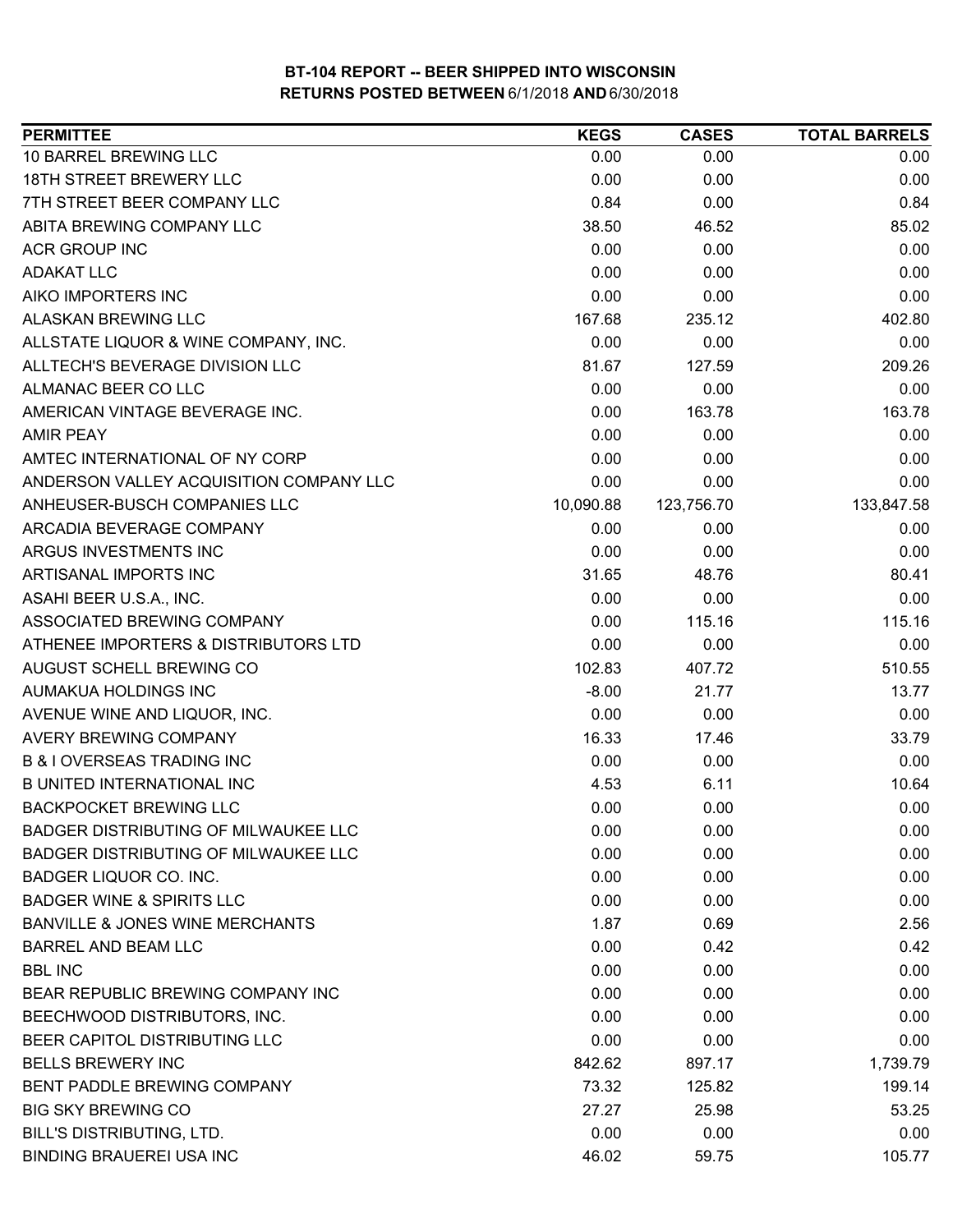| <b>PERMITTEE</b>                        | <b>KEGS</b> | <b>CASES</b> | <b>TOTAL BARRELS</b> |
|-----------------------------------------|-------------|--------------|----------------------|
| <b>BLACKROCKS BREWERY LLC</b>           | 11.50       | 48.00        | 59.50                |
| BLUE POINT BREWING COMPANY INC          | 0.00        | 0.00         | 0.00                 |
| <b>BLUME BRAUHAUS LLC</b>               | 0.00        | 0.00         | 0.00                 |
| <b>BOSTON BEER CORPORATION</b>          | 400.83      | 5,990.93     | 6,391.76             |
| <b>BOULDER BEER INC</b>                 | 21.00       | 13.94        | 34.94                |
| BREAKTHRU BEVERAGE GROUP LLC            | 0.00        | 0.00         | 0.00                 |
| BREAKTHRU BEVERAGE GROUP LLC            | 0.00        | 0.00         | 0.00                 |
| <b>BRECKENRIDGE BREWERY LLC</b>         | 0.00        | 0.00         | 0.00                 |
| <b>BRIAN EWING</b>                      | 5.62        | 56.28        | 61.90                |
| BROWN-FORMAN CORPORATION                | 0.00        | 237.16       | 237.16               |
| BUFFALO CREEK BREWING LLC               | 0.00        | 0.00         | 0.00                 |
| BUR OAK BREWING COMPANY LLC             | 0.00        | 0.00         | 0.00                 |
| <b>BURNING BROTHERS BREWING LLC</b>     | 0.00        | 0.00         | 0.00                 |
| CANAL STREET BREWING CO LLC             | 234.00      | 1,063.37     | 1,297.37             |
| CAPITOL-HUSTING COMPANY, INC.           | 0.00        | 0.00         | 0.00                 |
| CARRIAGE HOUSE IMPORTS, LTD.            | 0.00        | 12.94        | 12.94                |
| <b>CASCADE BREWING COMPANY LLC</b>      | 0.00        | 0.00         | 0.00                 |
| CENTRAL BEER IMPORT & EXPORT INC        | 0.00        | 0.00         | 0.00                 |
| <b>CHAS A BERNICK INC</b>               | 37.51       | 26.69        | 64.20                |
| <b>CHAS A BERNICK INC</b>               | 25.67       | 135.00       | 160.67               |
| CHATHAM IMPORTS INC                     | 0.00        | 0.00         | 0.00                 |
| <b>CHRIS MICHNER</b>                    | 19.25       | 31.94        | 51.19                |
| <b>CHRISTIAN P SCHAEFER</b>             | 0.00        | 23.23        | 23.23                |
| CITY BREWING COMPANY, LLC               | 0.00        | 0.00         | 0.00                 |
| <b>CLASSIC BREWING COMPANY</b>          | 0.00        | 241.55       | 241.55               |
| COLD SPRING BREWING COMPANY             | 0.00        | 0.00         | 0.00                 |
| <b>COLLECTIVE ARTS USA LTD</b>          | 0.00        | 0.00         | 0.00                 |
| <b>COMEBACK BREWING INC</b>             | 0.00        | 0.00         | 0.00                 |
| CORONADO BREWING COMPANY INC            | 39.56       | 21.71        | 61.27                |
| CRAFT BREW ALLIANCE INC                 | 0.00        | 0.00         | 0.00                 |
| <b>CRAFT IMPORTS LLC</b>                | 0.00        | 0.00         | 0.00                 |
| <b>CRAFT REVOLUTION LLC</b>             | 19.00       | 71.85        | 90.85                |
| <b>CROWN IMPORTS LLC</b>                | 0.00        | 19,631.37    | 19,631.37            |
| <b>CRYSTAL LAKE BEER COMPANY</b>        | 0.00        | 0.00         | 0.00                 |
| <b>CUSTOM CALIFORNIA CRAFT BEER LLC</b> | 0.00        | 0.00         | 0.00                 |
| D&V INTERNATIONAL INC                   | 20.13       | 16.56        | 36.69                |
| <b>DANNY RAKOVIC</b>                    | 0.00        | 2.99         | 2.99                 |
| DAPPER BREWING COMPANY LLC              | 3.67        | 4.43         | 8.10                 |
| DEAN DISTRIBUTING, INC.                 | 0.00        | 0.00         | 0.00                 |
| DEAN DISTRIBUTING, INC.                 | 0.00        | 0.00         | 0.00                 |
| <b>DEBORAH MARIE WINTER</b>             | 0.00        | 0.00         | 0.00                 |
| <b>DELIA E RODRIGUEZ</b>                | 0.00        | 0.00         | 0.00                 |
| DESCHUTES BREWERY INC                   | 207.72      | 216.95       | 424.67               |
| DESTIHL HOLDINGS LLC                    | 0.00        | 14.52        | 14.52                |
| DETROIT RIVERTOWN BREWING LLC           | 0.00        | 0.00         | 0.00                 |
|                                         |             |              |                      |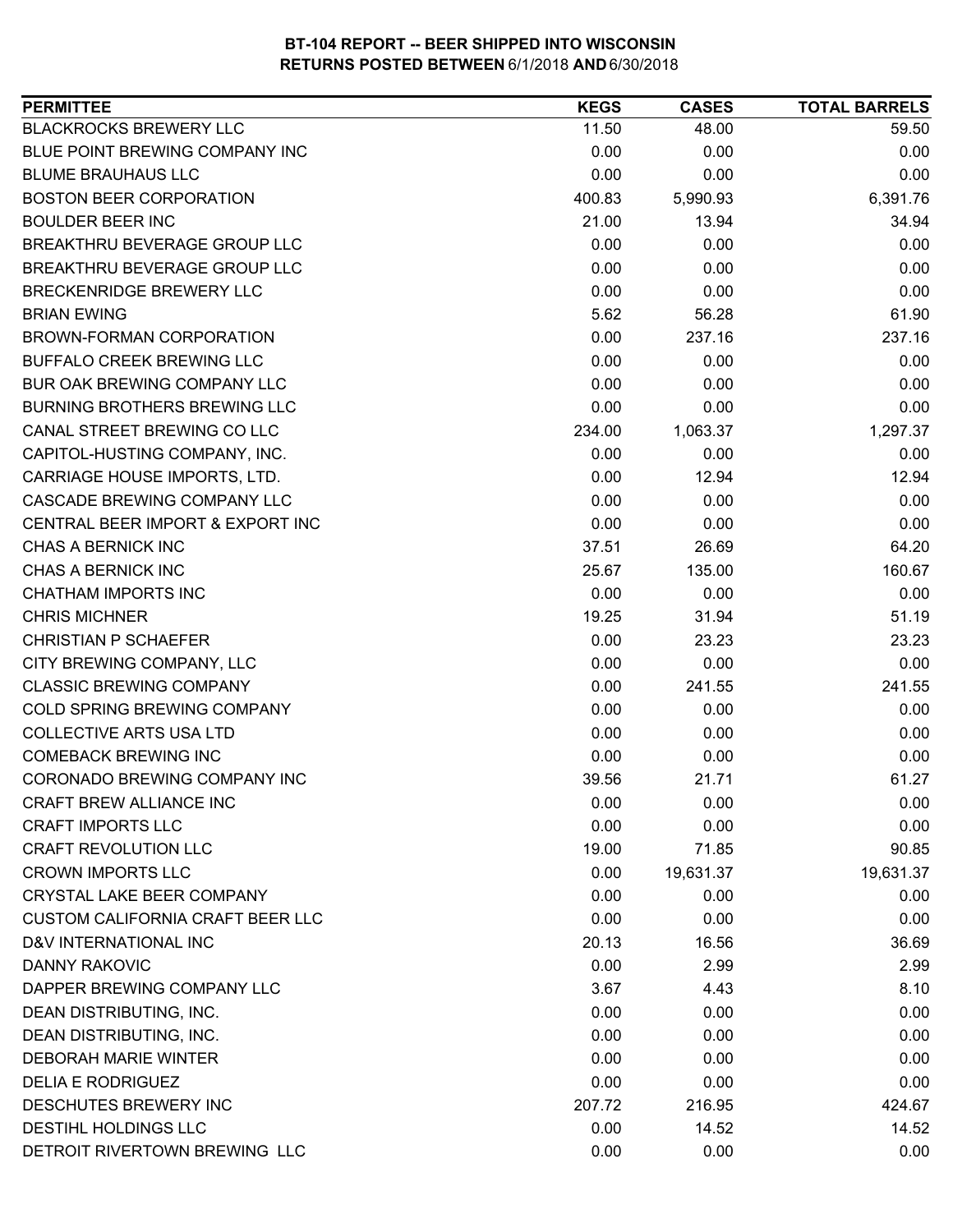| <b>PERMITTEE</b>                           | <b>KEGS</b> | <b>CASES</b> | <b>TOTAL BARRELS</b> |
|--------------------------------------------|-------------|--------------|----------------------|
| DIAGEO BEER COMPANY USA                    | 490.52      | 3,709.29     | 4,199.81             |
| DISCOUNT LIQUOR, INC.                      | 0.00        | 0.00         | 0.00                 |
| DOANE DISTRIBUTING, INC.                   | 0.00        | 0.00         | 0.00                 |
| DOGFISH HEAD CRAFT BREWERY LLC             | 75.51       | 226.74       | 302.25               |
| DOYNA LTD                                  | 0.00        | 5.48         | 5.48                 |
| DUVEL MOORTGAT USA LTD                     | 70.74       | 132.94       | 203.68               |
| E & J GALLO WINERY                         | 0.00        | 132.97       | 132.97               |
| EASTERN LIQUORS USA INC                    | 0.00        | 0.00         | 0.00                 |
| <b>EINSTOK BEER COMPANY LP</b>             | 6.00        | 5,313.60     | 5,319.60             |
| EL DORADO BEVERAGE CO                      | 0.00        | 5.62         | 5.62                 |
| ELYSIAN BREWING COMPANY INC                | 0.00        | 0.00         | 0.00                 |
| EPIC BREWING COMPANY LLC                   | 0.00        | 0.00         | 0.00                 |
| EPIC BREWING COMPANY LLC                   | 15.80       | 24.90        | 40.70                |
| <b>FABIANO BROTHERS - WISCONSIN LLC</b>    | 0.00        | 0.00         | 0.00                 |
| FAIR STATE BREWING COOPERATIVE             | 67.71       | 47.89        | 115.60               |
| FINNEGANS BREW CO LLC                      | 0.00        | 9.59         | 9.59                 |
| FLANIGAN DISTRIBUTING OF DOOR COUNTY, INC. | 0.00        | 0.00         | 0.00                 |
| FLYING DOG BREWERY LLLP                    | 1.67        | 54.87        | 56.54                |
| FOUR SEASONS BEER DISTRIBUTORS INC         | 0.00        | 0.00         | 0.00                 |
| FRANK BEER DISTRIBUTORS, INC.              | 0.00        | 0.00         | 0.00                 |
| FRANK BEER SOUTH LLC                       | 0.00        | 0.00         | 0.00                 |
| FRANK LIQUOR COMPANY, INC.                 | 92.94       | 0.00         | 92.94                |
| FRANK LIQUORS OF LA CROSSE, INC.           | 0.00        | 0.00         | 0.00                 |
| <b>FRED R KARM JR</b>                      | 0.00        | 0.00         | 0.00                 |
| FULTON STREET BREWERY LLC                  | 0.00        | 0.00         | 0.00                 |
| <b>FUNKWERKS INC</b>                       | 0.00        | 0.00         | 0.00                 |
| <b>G &amp; F DISTRIBUTING INC</b>          | 0.00        | 0.00         | 0.00                 |
| <b>G K SKAGGS INC</b>                      | 38.85       | 0.00         | 38.85                |
| <b>GARY'S CORPORATION OF OAK CREEK</b>     | 0.00        | 0.00         | 0.00                 |
| <b>GELOSO BEVERAGE GROUP LLC</b>           | 0.00        | 34.16        | 34.16                |
| <b>GENERAL BEER DISTRIBUTORS CO.</b>       | 0.00        | 0.00         | 0.00                 |
| GENERAL BEER DISTRIBUTORS CO. - MILWAUKEE  | 0.00        | 0.00         | 0.00                 |
| <b>GENERAL BEER-NORTHEAST INC</b>          | 0.00        | 0.00         | 0.00                 |
| <b>GENERAL BEER-NORTHEAST INC</b>          | 0.00        | 0.00         | 0.00                 |
| GENERAL BEER-NORTHWEST, INC.               | 0.00        | 0.00         | 0.00                 |
| GENERAL BEER-NORTHWEST, INC.               | 0.00        | 0.00         | 0.00                 |
| GENERAL BEER-NORTHWEST, INC.               | 0.00        | 0.00         | 0.00                 |
| <b>GENERAL BEVERAGE SALES CO.</b>          | 0.00        | 0.00         | 0.00                 |
| GENERAL BEVERAGE SALES CO. -- OSHKOSH      | 0.00        | 0.00         | 0.00                 |
| GENERAL BEVERAGE SALES CO.-MILWAUKEE       | 0.00        | 0.00         | 0.00                 |
| <b>GEORGE BOZIC JR</b>                     | 0.00        | 0.00         | 0.00                 |
| <b>GFBC INC</b>                            | 0.00        | 0.00         | 0.00                 |
| <b>GLOBAL VILLAGE IMPORTS LLC</b>          | 0.00        | 4.06         | 4.06                 |
| <b>GLORIA R RAGSDALE</b>                   | 0.00        | 0.00         | 0.00                 |
| <b>GMB PARTNERS LLC</b>                    | 22.33       | 69.68        | 92.01                |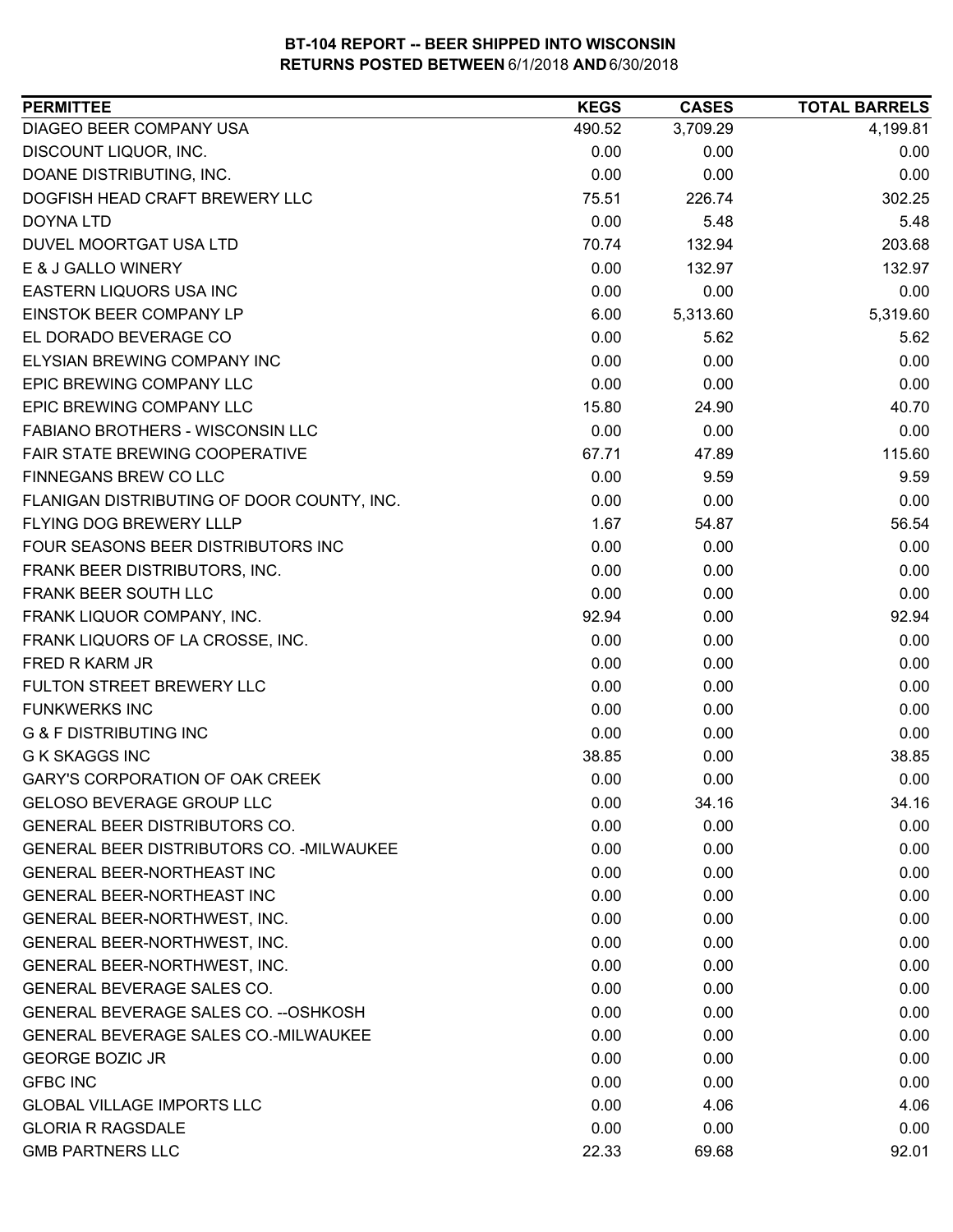| <b>PERMITTEE</b>                                  | <b>KEGS</b> | <b>CASES</b> | <b>TOTAL BARRELS</b> |
|---------------------------------------------------|-------------|--------------|----------------------|
| <b>GREAT CENTRAL BREWING LLC</b>                  | 32.00       | 34.48        | 66.48                |
| <b>GREGORY S HARDMAN</b>                          | 0.00        | 9.03         | 9.03                 |
| <b>GTBC LLC</b>                                   | 0.00        | 0.00         | 0.00                 |
| H C FOODS CO LTD                                  | 0.00        | 11.74        | 11.74                |
| <b>HALES ALES LTD</b>                             | 0.00        | 0.00         | 0.00                 |
| HARPOON DISTRIBUTING COMPANY                      | 33.81       | 52.26        | 86.07                |
| HEINEKEN USA INCORPORATED                         | 205.44      | 4,198.48     | 4,403.92             |
| HENDRICKS BEVERAGE, INC.                          | 0.00        | 0.00         | 0.00                 |
| HIGH COUNTRY BREWERY INC                          | 0.00        | 0.00         | 0.00                 |
| HOME BREW MART INC                                | 0.00        | 439.86       | 439.86               |
| HOP BUTCHER FOR THE WORLD LLC                     | 0.00        | 0.00         | 0.00                 |
| <b>ILLYRIAN IMPORT INC</b>                        | 0.00        | 0.00         | 0.00                 |
| <b>INDEED BREWING COMPANY LLC</b>                 | 7.35        | 11.57        | 18.92                |
| INDIAN PEAKS BREWING COMPANY                      | 19.33       | 68.33        | 87.66                |
| <b>INTERNATIONAL DISTILLERS &amp; VINTERS LTD</b> | 0.00        | 0.00         | 0.00                 |
| <b>INTERTRADE USA COMPANY</b>                     | 0.00        | 0.00         | 0.00                 |
| <b>IRENE WAGNER</b>                               | 0.00        | 0.00         | 0.00                 |
| <b>IRON HORSE BEVERAGE LLC</b>                    | 0.00        | 23.61        | 23.61                |
| <b>ISLAND CITY BREWING COMPANY LLC</b>            | 6.98        | 0.00         | 6.98                 |
| <b>JAW PROPERTIES LLC</b>                         | 0.00        | 0.00         | 0.00                 |
| <b>JBR BREWING LLC</b>                            | 23.00       | 5.22         | 28.22                |
| <b>JDZ INC</b>                                    | 6.67        | 4.70         | 11.37                |
| <b>JOHN J COLLETTI</b>                            | 0.00        | 0.00         | 0.00                 |
| JOHNSON BROTHERS OF WISCONSIN INC                 | 0.00        | 0.00         | 0.00                 |
| <b>JOSHUA DETH</b>                                | 65.50       | 235.96       | 301.46               |
| JUGOS BEVERAGE COMPANY, LLC                       | 0.00        | 0.00         | 0.00                 |
| KAY BEER DISTRIBUTING, INC.                       | 0.00        | 0.00         | 0.00                 |
| KEWEENAW BREWING CO LLC                           | 136.50      | 90.80        | 227.30               |
| KOJIMA & INTERNATIONAL ASSOCIATES INC             | 0.00        | 0.00         | 0.00                 |
| KREBS BREWING CO., INC.                           | 14.00       | 24.60        | 38.60                |
| KROMBACHER USA LLC                                | 93.01       | 197.57       | 290.58               |
| KYSELA PERE ET FILS LTD                           | 0.00        | 0.00         | 0.00                 |
| LA CROSSE BEVERAGE LLC                            | 0.00        | 0.00         | 0.00                 |
| LABATT USA OPERATING CO LLC                       | 3.33        | 2,941.67     | 2,945.00             |
| <b>LAGUNITAS BREWING CO</b>                       | 296.00      | 629.44       | 925.44               |
| LAKE SUPERIOR BREWING CO LLC                      | 30.84       | 23.23        | 54.07                |
| LARRY'S DISTRIBUTING CO., INC.                    | 0.00        | 0.00         | 0.00                 |
| LEE BEVERAGE OF WISCONSIN LLC                     | 0.00        | 0.00         | 0.00                 |
| LEE BEVERAGE OF WISCONSIN LLC                     | 0.00        | 0.00         | 0.00                 |
| LEE BEVERAGE OF WISCONSIN LLC                     | 0.00        | 0.00         | 0.00                 |
| LEE BEVERAGE OF WISCONSIN LLC                     | 0.00        | 0.00         | 0.00                 |
| LEFT COAST BREWING CO                             | 2.18        | 12.63        | 14.81                |
| LENA BEVERAGE COMPANY                             | 1.33        | 0.00         | 1.33                 |
| LIFT BRIDGE BREWING TECHNOLOGIES LLC              | 117.52      | 91.11        | 208.63               |
| LOUIS GLUNZ BEER INC                              | 17.01       | 89.94        | 106.95               |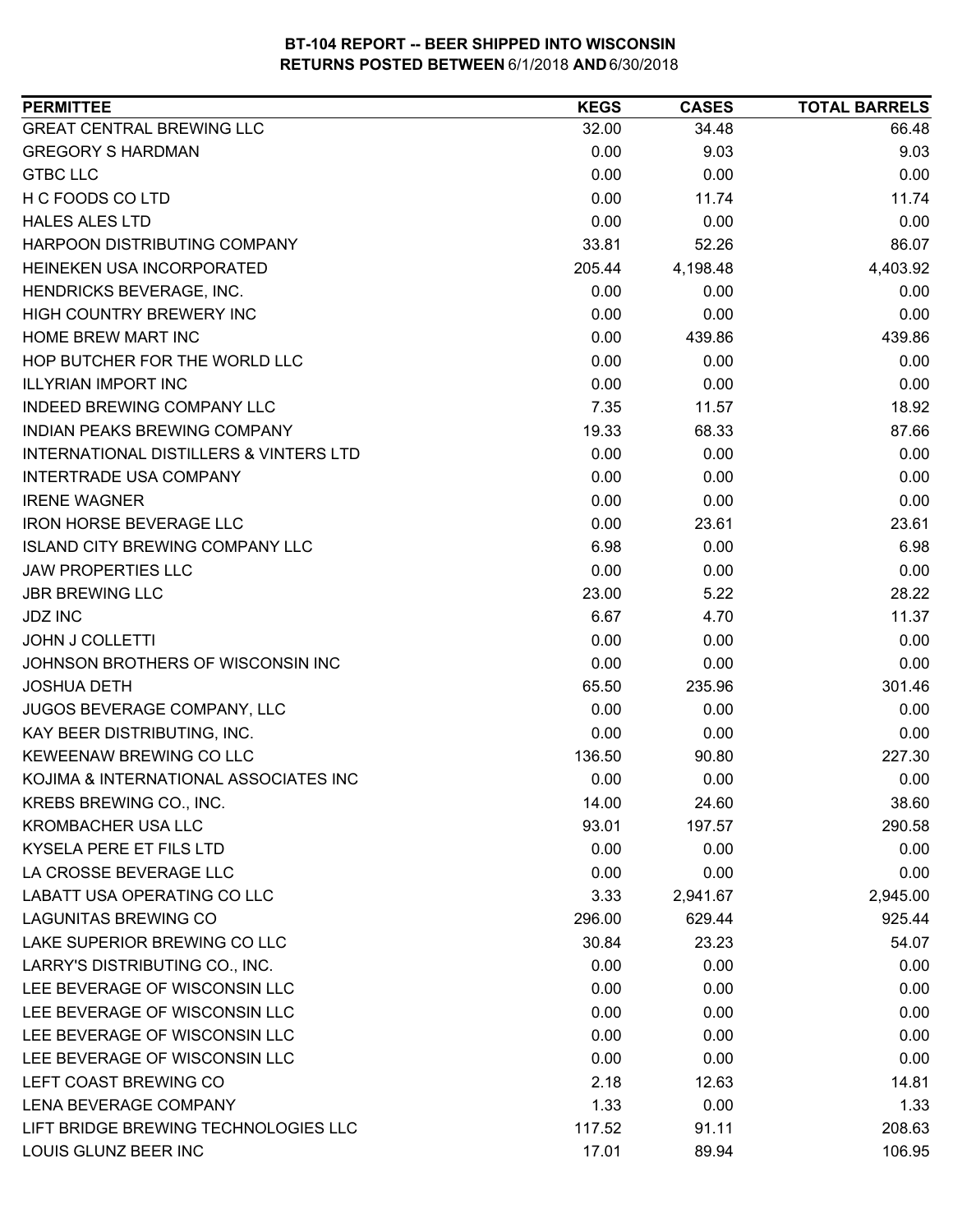| 0.50<br>0.00<br>0.50<br>0.00<br>0.00<br>0.00<br>0.00<br>0.00<br>0.00<br>0.00<br>7,750.87<br>7,750.87<br>0.00<br>0.00<br>0.00<br>0.00<br>0.00<br>0.00<br>1.28<br>46.50<br>47.78<br>19.33<br>8.00<br>27.33<br>2.38<br>18.97<br>21.35<br>0.00<br>0.00<br>0.00<br>0.33<br>0.00<br>0.33<br>41,938.98<br>1,674.33<br>40,264.65<br>32,319.45<br>35,248.20<br>2,928.75<br>0.00<br>0.00<br>0.00<br>0.00<br>0.00<br>0.00<br>0.00<br>0.00<br>0.00<br>145.83<br>0.00<br>145.83<br>0.00<br>0.00<br>0.00<br>1,717.59<br>365.66<br>1,351.93<br>0.00<br>0.13<br>0.13<br>0.00<br>0.00<br>0.00<br>3.50<br>30.05<br>33.55<br>0.00<br>0.00<br>0.00<br>0.00<br>0.00<br>0.00<br>0.00<br>0.00<br>0.00<br>250.36<br>69.78<br>180.58<br>OFF-KILTER BREWING INC<br>2.25<br>10.83<br>13.08<br>0.00<br>0.00<br>0.00<br>OREGON BREWING COMPANY INC<br>5.11<br>24.76<br>29.87<br>0.00<br>0.00<br>0.00<br>284.04<br>1,564.33<br>1,848.37<br>0.00<br>0.00<br>0.00<br>7.13<br>2.72<br>4.41<br>0.00<br>0.00<br>0.00<br>0.00<br>0.00<br>0.00<br>708.69<br>345.47<br>363.22<br>0.00<br>0.00<br>0.00<br>0.00<br>0.00<br>0.00<br>6.67<br>17.76<br>24.43<br>0.00<br>0.00<br>0.00<br>0.00<br>0.00<br>0.00<br>8.17<br>34.92<br>43.09<br>0.00<br>0.00<br>0.00<br>0.00<br>0.00<br>0.00 | <b>PERMITTEE</b>                     | <b>KEGS</b> | <b>CASES</b> | <b>TOTAL BARRELS</b> |
|---------------------------------------------------------------------------------------------------------------------------------------------------------------------------------------------------------------------------------------------------------------------------------------------------------------------------------------------------------------------------------------------------------------------------------------------------------------------------------------------------------------------------------------------------------------------------------------------------------------------------------------------------------------------------------------------------------------------------------------------------------------------------------------------------------------------------------------------------------------------------------------------------------------------------------------------------------------------------------------------------------------------------------------------------------------------------------------------------------------------------------------------------------------------------------------------------------------------------------------------|--------------------------------------|-------------|--------------|----------------------|
|                                                                                                                                                                                                                                                                                                                                                                                                                                                                                                                                                                                                                                                                                                                                                                                                                                                                                                                                                                                                                                                                                                                                                                                                                                             | <b>LUPULIN BREWING LLC</b>           |             |              |                      |
|                                                                                                                                                                                                                                                                                                                                                                                                                                                                                                                                                                                                                                                                                                                                                                                                                                                                                                                                                                                                                                                                                                                                                                                                                                             | <b>MANKATO BREWERY LLC</b>           |             |              |                      |
|                                                                                                                                                                                                                                                                                                                                                                                                                                                                                                                                                                                                                                                                                                                                                                                                                                                                                                                                                                                                                                                                                                                                                                                                                                             | MANNEKEN-BRUSSEL IMPORTS INC         |             |              |                      |
|                                                                                                                                                                                                                                                                                                                                                                                                                                                                                                                                                                                                                                                                                                                                                                                                                                                                                                                                                                                                                                                                                                                                                                                                                                             | <b>MARK ANTHONY BRANDS INC</b>       |             |              |                      |
|                                                                                                                                                                                                                                                                                                                                                                                                                                                                                                                                                                                                                                                                                                                                                                                                                                                                                                                                                                                                                                                                                                                                                                                                                                             | MASSACHUSETTS BEVERAGE ALLIANCE LLC  |             |              |                      |
|                                                                                                                                                                                                                                                                                                                                                                                                                                                                                                                                                                                                                                                                                                                                                                                                                                                                                                                                                                                                                                                                                                                                                                                                                                             | MERCENARY BREWERY & DISTILLERY LLC   |             |              |                      |
|                                                                                                                                                                                                                                                                                                                                                                                                                                                                                                                                                                                                                                                                                                                                                                                                                                                                                                                                                                                                                                                                                                                                                                                                                                             | MERCHANT DU VIN CORPORATION          |             |              |                      |
|                                                                                                                                                                                                                                                                                                                                                                                                                                                                                                                                                                                                                                                                                                                                                                                                                                                                                                                                                                                                                                                                                                                                                                                                                                             | METROPOLITAN BREWING LLC             |             |              |                      |
|                                                                                                                                                                                                                                                                                                                                                                                                                                                                                                                                                                                                                                                                                                                                                                                                                                                                                                                                                                                                                                                                                                                                                                                                                                             | <b>MHW LTD</b>                       |             |              |                      |
|                                                                                                                                                                                                                                                                                                                                                                                                                                                                                                                                                                                                                                                                                                                                                                                                                                                                                                                                                                                                                                                                                                                                                                                                                                             | MICHAUD DISTRIBUTING INC             |             |              |                      |
|                                                                                                                                                                                                                                                                                                                                                                                                                                                                                                                                                                                                                                                                                                                                                                                                                                                                                                                                                                                                                                                                                                                                                                                                                                             | MIKERPHONE BREWING LLC               |             |              |                      |
|                                                                                                                                                                                                                                                                                                                                                                                                                                                                                                                                                                                                                                                                                                                                                                                                                                                                                                                                                                                                                                                                                                                                                                                                                                             | MILLERCOORS LLC                      |             |              |                      |
|                                                                                                                                                                                                                                                                                                                                                                                                                                                                                                                                                                                                                                                                                                                                                                                                                                                                                                                                                                                                                                                                                                                                                                                                                                             | MILLERCOORS LLC                      |             |              |                      |
|                                                                                                                                                                                                                                                                                                                                                                                                                                                                                                                                                                                                                                                                                                                                                                                                                                                                                                                                                                                                                                                                                                                                                                                                                                             | MOR-DALL ENTERPRISES INC.            |             |              |                      |
|                                                                                                                                                                                                                                                                                                                                                                                                                                                                                                                                                                                                                                                                                                                                                                                                                                                                                                                                                                                                                                                                                                                                                                                                                                             | MOUNTAINEER HOLDINGS LLC             |             |              |                      |
|                                                                                                                                                                                                                                                                                                                                                                                                                                                                                                                                                                                                                                                                                                                                                                                                                                                                                                                                                                                                                                                                                                                                                                                                                                             | MUTUAL WHOLESALE LIQUOR INC          |             |              |                      |
|                                                                                                                                                                                                                                                                                                                                                                                                                                                                                                                                                                                                                                                                                                                                                                                                                                                                                                                                                                                                                                                                                                                                                                                                                                             | NDC SYSTEMS LP                       |             |              |                      |
|                                                                                                                                                                                                                                                                                                                                                                                                                                                                                                                                                                                                                                                                                                                                                                                                                                                                                                                                                                                                                                                                                                                                                                                                                                             | NEBRASKA BREWING CO INC              |             |              |                      |
|                                                                                                                                                                                                                                                                                                                                                                                                                                                                                                                                                                                                                                                                                                                                                                                                                                                                                                                                                                                                                                                                                                                                                                                                                                             | NEW BELGIUM BREWING COMPANY INC      |             |              |                      |
|                                                                                                                                                                                                                                                                                                                                                                                                                                                                                                                                                                                                                                                                                                                                                                                                                                                                                                                                                                                                                                                                                                                                                                                                                                             | NEW YORK MUTUAL TRADING CO INC       |             |              |                      |
|                                                                                                                                                                                                                                                                                                                                                                                                                                                                                                                                                                                                                                                                                                                                                                                                                                                                                                                                                                                                                                                                                                                                                                                                                                             | NOELKE DISTRIBUTORS, INC.            |             |              |                      |
|                                                                                                                                                                                                                                                                                                                                                                                                                                                                                                                                                                                                                                                                                                                                                                                                                                                                                                                                                                                                                                                                                                                                                                                                                                             | NORTH COAST BREWING CO INC           |             |              |                      |
|                                                                                                                                                                                                                                                                                                                                                                                                                                                                                                                                                                                                                                                                                                                                                                                                                                                                                                                                                                                                                                                                                                                                                                                                                                             | NORTHERN UNITED BREWING COMPANY, LLC |             |              |                      |
|                                                                                                                                                                                                                                                                                                                                                                                                                                                                                                                                                                                                                                                                                                                                                                                                                                                                                                                                                                                                                                                                                                                                                                                                                                             | NORTHWEST BEVERAGES, INC.            |             |              |                      |
|                                                                                                                                                                                                                                                                                                                                                                                                                                                                                                                                                                                                                                                                                                                                                                                                                                                                                                                                                                                                                                                                                                                                                                                                                                             | NOUVEAU VENTURES LLC                 |             |              |                      |
|                                                                                                                                                                                                                                                                                                                                                                                                                                                                                                                                                                                                                                                                                                                                                                                                                                                                                                                                                                                                                                                                                                                                                                                                                                             | ODELL BREWING COMPANY                |             |              |                      |
|                                                                                                                                                                                                                                                                                                                                                                                                                                                                                                                                                                                                                                                                                                                                                                                                                                                                                                                                                                                                                                                                                                                                                                                                                                             |                                      |             |              |                      |
|                                                                                                                                                                                                                                                                                                                                                                                                                                                                                                                                                                                                                                                                                                                                                                                                                                                                                                                                                                                                                                                                                                                                                                                                                                             | ONION PUB & BREWERY INC              |             |              |                      |
|                                                                                                                                                                                                                                                                                                                                                                                                                                                                                                                                                                                                                                                                                                                                                                                                                                                                                                                                                                                                                                                                                                                                                                                                                                             |                                      |             |              |                      |
|                                                                                                                                                                                                                                                                                                                                                                                                                                                                                                                                                                                                                                                                                                                                                                                                                                                                                                                                                                                                                                                                                                                                                                                                                                             | OTT SCHWEITZER DISTRIBUTORSHIP, INC. |             |              |                      |
|                                                                                                                                                                                                                                                                                                                                                                                                                                                                                                                                                                                                                                                                                                                                                                                                                                                                                                                                                                                                                                                                                                                                                                                                                                             | PABST BREWING COMPANY LLC            |             |              |                      |
|                                                                                                                                                                                                                                                                                                                                                                                                                                                                                                                                                                                                                                                                                                                                                                                                                                                                                                                                                                                                                                                                                                                                                                                                                                             | PAMPA BEVERAGES LLC                  |             |              |                      |
|                                                                                                                                                                                                                                                                                                                                                                                                                                                                                                                                                                                                                                                                                                                                                                                                                                                                                                                                                                                                                                                                                                                                                                                                                                             | PARADOX BEER COMPANY INC             |             |              |                      |
|                                                                                                                                                                                                                                                                                                                                                                                                                                                                                                                                                                                                                                                                                                                                                                                                                                                                                                                                                                                                                                                                                                                                                                                                                                             | PARK RIDGE DISTRIBUTING, INC.        |             |              |                      |
|                                                                                                                                                                                                                                                                                                                                                                                                                                                                                                                                                                                                                                                                                                                                                                                                                                                                                                                                                                                                                                                                                                                                                                                                                                             | PATERNO IMPORTS LTD                  |             |              |                      |
|                                                                                                                                                                                                                                                                                                                                                                                                                                                                                                                                                                                                                                                                                                                                                                                                                                                                                                                                                                                                                                                                                                                                                                                                                                             | PAULANER USA LLC                     |             |              |                      |
|                                                                                                                                                                                                                                                                                                                                                                                                                                                                                                                                                                                                                                                                                                                                                                                                                                                                                                                                                                                                                                                                                                                                                                                                                                             | PECATONICA TAP HOUSE COMPANY         |             |              |                      |
|                                                                                                                                                                                                                                                                                                                                                                                                                                                                                                                                                                                                                                                                                                                                                                                                                                                                                                                                                                                                                                                                                                                                                                                                                                             | PEHLER DISTRIBUTING, INC.            |             |              |                      |
|                                                                                                                                                                                                                                                                                                                                                                                                                                                                                                                                                                                                                                                                                                                                                                                                                                                                                                                                                                                                                                                                                                                                                                                                                                             | PERENNIAL PARTNERS LLC               |             |              |                      |
|                                                                                                                                                                                                                                                                                                                                                                                                                                                                                                                                                                                                                                                                                                                                                                                                                                                                                                                                                                                                                                                                                                                                                                                                                                             | PHIL KNUTSEN                         |             |              |                      |
|                                                                                                                                                                                                                                                                                                                                                                                                                                                                                                                                                                                                                                                                                                                                                                                                                                                                                                                                                                                                                                                                                                                                                                                                                                             | PHILLIPS WINE COMPANY                |             |              |                      |
|                                                                                                                                                                                                                                                                                                                                                                                                                                                                                                                                                                                                                                                                                                                                                                                                                                                                                                                                                                                                                                                                                                                                                                                                                                             | PIPEWORKS PRODUCTION LLC             |             |              |                      |
|                                                                                                                                                                                                                                                                                                                                                                                                                                                                                                                                                                                                                                                                                                                                                                                                                                                                                                                                                                                                                                                                                                                                                                                                                                             | PROST BREWING COMPANY LLC            |             |              |                      |
|                                                                                                                                                                                                                                                                                                                                                                                                                                                                                                                                                                                                                                                                                                                                                                                                                                                                                                                                                                                                                                                                                                                                                                                                                                             | RATAS WHOLESALE LIQUOR COMPANY       |             |              |                      |
|                                                                                                                                                                                                                                                                                                                                                                                                                                                                                                                                                                                                                                                                                                                                                                                                                                                                                                                                                                                                                                                                                                                                                                                                                                             | <b>RAVEN BRANDS INC</b>              | 0.00        | 0.00         | 0.00                 |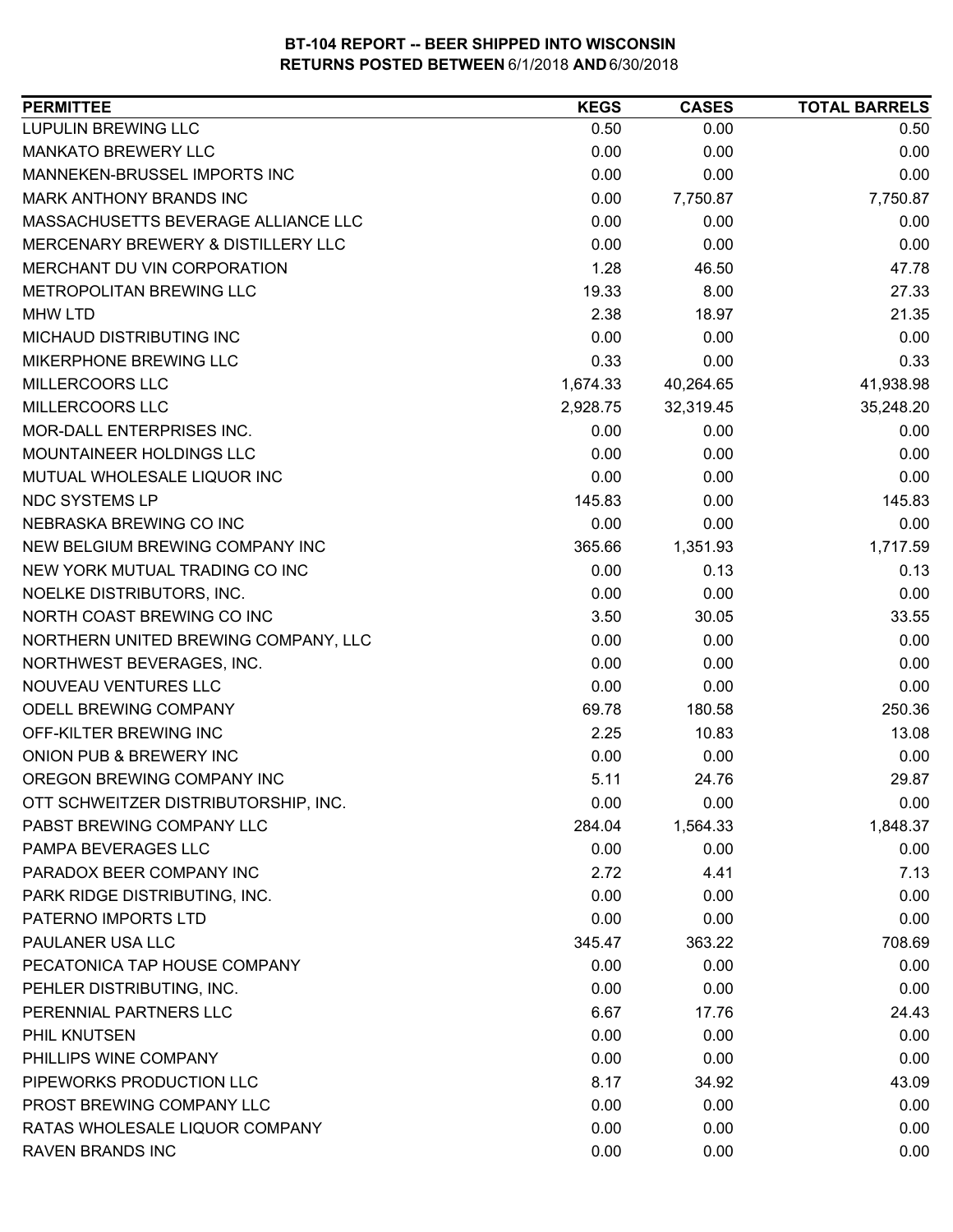| RELETA BREWING COMPANY LLC<br>0.00<br>0.00<br>0.00<br>RENEGADE BREWING COMPANY LLC<br>4.16<br>28.61<br>24.45<br><b>RICHARD D KATECHIS</b><br>295.60<br>378.27<br>82.67<br>S & H INDEPENDENT PREMIUM BRANDS LLC<br>60.96<br>0.00<br>60.96<br>0.00<br>0.00<br>S. & S. DISTRIBUTING, INC.<br>0.00<br>S. & S. DISTRIBUTING, INC.<br>0.00<br>0.00<br>0.00<br>SAPPORO USA INC<br>15.38<br>4.35<br>19.73<br>0.00<br>SARATOGA LIQUOR CO., INC.<br>0.00<br>0.00<br>SAUGATUCK BREWING COMPANY INC<br>5.67<br>14.52<br>20.19<br>0.00<br>29.12<br><b>SHANE WELCH</b><br>29.12<br>SHELTON BROTHERS INC<br>0.00<br>0.13<br>0.13<br><b>SHORTS BREWING COMPANY</b><br>22.00<br>96.23<br>74.23<br>1,063.11<br>SIERRA NEVADA BREWING COMPANY<br>93.73<br>969.38<br>SINGHA NORTH AMERICA INC<br>0.00<br>0.00<br>0.00<br>SOLEMN OATH BREWERY LLC<br>19.67<br>26.37<br>46.04<br>0.00<br>SOUTHERN TIER BREWING COMPANY LLC<br>0.00<br>0.00<br>0.00<br>SP3 LLC<br>0.00<br>0.00<br><b>SRB OPERATIONS LLC</b><br>0.00<br>0.00<br>0.00<br>ST KILLIAN IMPORTING CO INC<br>582.60<br>108.54<br>474.06<br><b>STEVE CRIDER</b><br>0.00<br>0.00<br>0.00<br>613.86<br>STONE BREWING CO LLC<br>61.00<br>552.86<br>SUMMIT BREWING COMPANY<br>169.08<br>452.00<br>621.08<br>SUN KING BREWING CO LLC<br>0.00<br>0.00<br>0.00<br>SUPERIOR BEVERAGES LLC<br>0.00<br>0.00<br>0.00<br>707.87<br>SURLY BREWING COMPANY<br>277.66<br>430.21<br>SURVILLE ENTERPRISES CORP<br>0.00<br>0.00<br>0.00<br>SYLWESTER KOLAKOWSKI<br>0.00<br>0.00<br>0.00<br>TABLEBLUFF BREWING CO INC<br>0.00<br>0.00<br>0.00<br>TALLGRASS BREWING COMPANY INC<br>13.36<br>27.00<br>40.36<br><b>TERRAPIN BEER COMPANY LLC</b><br>127.54<br>362.02<br>234.48<br>THE BROOKLYN BREWERY CORPORATION<br>0.00<br>0.00<br>0.00<br>THE BRUERY LLC<br>0.00<br>0.00<br>0.00<br>THE CHURCH STREET BREWING COMPANY LLC<br>1.84<br>2.32<br>4.16<br>THE GAMBRINUS COMPANY<br>72.00<br>334.87<br>406.87<br>THE GREAT LAKES BREWING CO<br>277.43<br>137.32<br>140.11<br>THE R.S. LIPMAN COMPANY<br>0.00<br>0.00<br>0.00<br>THE TRI CITY BREWING COMPANY<br>1.33<br>2.61<br>3.94<br>THREE FLOYDS BREWING LLC<br>323.48<br>481.59<br>805.07<br>TIGHTHEAD BREWING COMPANY<br>5.64<br>0.84<br>4.80<br><b>TODD FYTEN</b><br>0.00<br>0.00<br>0.00<br><b>TOPPLING GOLIATH INC</b><br>126.67<br>378.07<br>504.74<br>TRIANGLE DISTRIBUTING COMPANY, INC.<br>0.00<br>0.00<br>0.00<br>0.00<br><b>TRI-MART COMPANY LLC</b><br>0.00<br>0.00<br>TROIKA BREWING COMPANY LLC<br>0.00<br>0.00<br>0.00<br>TRUCKEE CRAFT BREWING<br>0.00<br>0.00<br>0.00 | <b>PERMITTEE</b> | <b>KEGS</b> | <b>CASES</b> | <b>TOTAL BARRELS</b> |
|-----------------------------------------------------------------------------------------------------------------------------------------------------------------------------------------------------------------------------------------------------------------------------------------------------------------------------------------------------------------------------------------------------------------------------------------------------------------------------------------------------------------------------------------------------------------------------------------------------------------------------------------------------------------------------------------------------------------------------------------------------------------------------------------------------------------------------------------------------------------------------------------------------------------------------------------------------------------------------------------------------------------------------------------------------------------------------------------------------------------------------------------------------------------------------------------------------------------------------------------------------------------------------------------------------------------------------------------------------------------------------------------------------------------------------------------------------------------------------------------------------------------------------------------------------------------------------------------------------------------------------------------------------------------------------------------------------------------------------------------------------------------------------------------------------------------------------------------------------------------------------------------------------------------------------------------------------------------------------------------------------------------------------------------------------------------------------------------------------------------------------------------------------------------------------------------------------------------------------------------------------------------------------------------------------------------------------------------------------------------------------------------------------------------------------------------------------------------------------------------------------------------------------------------------------|------------------|-------------|--------------|----------------------|
|                                                                                                                                                                                                                                                                                                                                                                                                                                                                                                                                                                                                                                                                                                                                                                                                                                                                                                                                                                                                                                                                                                                                                                                                                                                                                                                                                                                                                                                                                                                                                                                                                                                                                                                                                                                                                                                                                                                                                                                                                                                                                                                                                                                                                                                                                                                                                                                                                                                                                                                                                     |                  |             |              |                      |
|                                                                                                                                                                                                                                                                                                                                                                                                                                                                                                                                                                                                                                                                                                                                                                                                                                                                                                                                                                                                                                                                                                                                                                                                                                                                                                                                                                                                                                                                                                                                                                                                                                                                                                                                                                                                                                                                                                                                                                                                                                                                                                                                                                                                                                                                                                                                                                                                                                                                                                                                                     |                  |             |              |                      |
|                                                                                                                                                                                                                                                                                                                                                                                                                                                                                                                                                                                                                                                                                                                                                                                                                                                                                                                                                                                                                                                                                                                                                                                                                                                                                                                                                                                                                                                                                                                                                                                                                                                                                                                                                                                                                                                                                                                                                                                                                                                                                                                                                                                                                                                                                                                                                                                                                                                                                                                                                     |                  |             |              |                      |
|                                                                                                                                                                                                                                                                                                                                                                                                                                                                                                                                                                                                                                                                                                                                                                                                                                                                                                                                                                                                                                                                                                                                                                                                                                                                                                                                                                                                                                                                                                                                                                                                                                                                                                                                                                                                                                                                                                                                                                                                                                                                                                                                                                                                                                                                                                                                                                                                                                                                                                                                                     |                  |             |              |                      |
|                                                                                                                                                                                                                                                                                                                                                                                                                                                                                                                                                                                                                                                                                                                                                                                                                                                                                                                                                                                                                                                                                                                                                                                                                                                                                                                                                                                                                                                                                                                                                                                                                                                                                                                                                                                                                                                                                                                                                                                                                                                                                                                                                                                                                                                                                                                                                                                                                                                                                                                                                     |                  |             |              |                      |
|                                                                                                                                                                                                                                                                                                                                                                                                                                                                                                                                                                                                                                                                                                                                                                                                                                                                                                                                                                                                                                                                                                                                                                                                                                                                                                                                                                                                                                                                                                                                                                                                                                                                                                                                                                                                                                                                                                                                                                                                                                                                                                                                                                                                                                                                                                                                                                                                                                                                                                                                                     |                  |             |              |                      |
|                                                                                                                                                                                                                                                                                                                                                                                                                                                                                                                                                                                                                                                                                                                                                                                                                                                                                                                                                                                                                                                                                                                                                                                                                                                                                                                                                                                                                                                                                                                                                                                                                                                                                                                                                                                                                                                                                                                                                                                                                                                                                                                                                                                                                                                                                                                                                                                                                                                                                                                                                     |                  |             |              |                      |
|                                                                                                                                                                                                                                                                                                                                                                                                                                                                                                                                                                                                                                                                                                                                                                                                                                                                                                                                                                                                                                                                                                                                                                                                                                                                                                                                                                                                                                                                                                                                                                                                                                                                                                                                                                                                                                                                                                                                                                                                                                                                                                                                                                                                                                                                                                                                                                                                                                                                                                                                                     |                  |             |              |                      |
|                                                                                                                                                                                                                                                                                                                                                                                                                                                                                                                                                                                                                                                                                                                                                                                                                                                                                                                                                                                                                                                                                                                                                                                                                                                                                                                                                                                                                                                                                                                                                                                                                                                                                                                                                                                                                                                                                                                                                                                                                                                                                                                                                                                                                                                                                                                                                                                                                                                                                                                                                     |                  |             |              |                      |
|                                                                                                                                                                                                                                                                                                                                                                                                                                                                                                                                                                                                                                                                                                                                                                                                                                                                                                                                                                                                                                                                                                                                                                                                                                                                                                                                                                                                                                                                                                                                                                                                                                                                                                                                                                                                                                                                                                                                                                                                                                                                                                                                                                                                                                                                                                                                                                                                                                                                                                                                                     |                  |             |              |                      |
|                                                                                                                                                                                                                                                                                                                                                                                                                                                                                                                                                                                                                                                                                                                                                                                                                                                                                                                                                                                                                                                                                                                                                                                                                                                                                                                                                                                                                                                                                                                                                                                                                                                                                                                                                                                                                                                                                                                                                                                                                                                                                                                                                                                                                                                                                                                                                                                                                                                                                                                                                     |                  |             |              |                      |
|                                                                                                                                                                                                                                                                                                                                                                                                                                                                                                                                                                                                                                                                                                                                                                                                                                                                                                                                                                                                                                                                                                                                                                                                                                                                                                                                                                                                                                                                                                                                                                                                                                                                                                                                                                                                                                                                                                                                                                                                                                                                                                                                                                                                                                                                                                                                                                                                                                                                                                                                                     |                  |             |              |                      |
|                                                                                                                                                                                                                                                                                                                                                                                                                                                                                                                                                                                                                                                                                                                                                                                                                                                                                                                                                                                                                                                                                                                                                                                                                                                                                                                                                                                                                                                                                                                                                                                                                                                                                                                                                                                                                                                                                                                                                                                                                                                                                                                                                                                                                                                                                                                                                                                                                                                                                                                                                     |                  |             |              |                      |
|                                                                                                                                                                                                                                                                                                                                                                                                                                                                                                                                                                                                                                                                                                                                                                                                                                                                                                                                                                                                                                                                                                                                                                                                                                                                                                                                                                                                                                                                                                                                                                                                                                                                                                                                                                                                                                                                                                                                                                                                                                                                                                                                                                                                                                                                                                                                                                                                                                                                                                                                                     |                  |             |              |                      |
|                                                                                                                                                                                                                                                                                                                                                                                                                                                                                                                                                                                                                                                                                                                                                                                                                                                                                                                                                                                                                                                                                                                                                                                                                                                                                                                                                                                                                                                                                                                                                                                                                                                                                                                                                                                                                                                                                                                                                                                                                                                                                                                                                                                                                                                                                                                                                                                                                                                                                                                                                     |                  |             |              |                      |
|                                                                                                                                                                                                                                                                                                                                                                                                                                                                                                                                                                                                                                                                                                                                                                                                                                                                                                                                                                                                                                                                                                                                                                                                                                                                                                                                                                                                                                                                                                                                                                                                                                                                                                                                                                                                                                                                                                                                                                                                                                                                                                                                                                                                                                                                                                                                                                                                                                                                                                                                                     |                  |             |              |                      |
|                                                                                                                                                                                                                                                                                                                                                                                                                                                                                                                                                                                                                                                                                                                                                                                                                                                                                                                                                                                                                                                                                                                                                                                                                                                                                                                                                                                                                                                                                                                                                                                                                                                                                                                                                                                                                                                                                                                                                                                                                                                                                                                                                                                                                                                                                                                                                                                                                                                                                                                                                     |                  |             |              |                      |
|                                                                                                                                                                                                                                                                                                                                                                                                                                                                                                                                                                                                                                                                                                                                                                                                                                                                                                                                                                                                                                                                                                                                                                                                                                                                                                                                                                                                                                                                                                                                                                                                                                                                                                                                                                                                                                                                                                                                                                                                                                                                                                                                                                                                                                                                                                                                                                                                                                                                                                                                                     |                  |             |              |                      |
|                                                                                                                                                                                                                                                                                                                                                                                                                                                                                                                                                                                                                                                                                                                                                                                                                                                                                                                                                                                                                                                                                                                                                                                                                                                                                                                                                                                                                                                                                                                                                                                                                                                                                                                                                                                                                                                                                                                                                                                                                                                                                                                                                                                                                                                                                                                                                                                                                                                                                                                                                     |                  |             |              |                      |
|                                                                                                                                                                                                                                                                                                                                                                                                                                                                                                                                                                                                                                                                                                                                                                                                                                                                                                                                                                                                                                                                                                                                                                                                                                                                                                                                                                                                                                                                                                                                                                                                                                                                                                                                                                                                                                                                                                                                                                                                                                                                                                                                                                                                                                                                                                                                                                                                                                                                                                                                                     |                  |             |              |                      |
|                                                                                                                                                                                                                                                                                                                                                                                                                                                                                                                                                                                                                                                                                                                                                                                                                                                                                                                                                                                                                                                                                                                                                                                                                                                                                                                                                                                                                                                                                                                                                                                                                                                                                                                                                                                                                                                                                                                                                                                                                                                                                                                                                                                                                                                                                                                                                                                                                                                                                                                                                     |                  |             |              |                      |
|                                                                                                                                                                                                                                                                                                                                                                                                                                                                                                                                                                                                                                                                                                                                                                                                                                                                                                                                                                                                                                                                                                                                                                                                                                                                                                                                                                                                                                                                                                                                                                                                                                                                                                                                                                                                                                                                                                                                                                                                                                                                                                                                                                                                                                                                                                                                                                                                                                                                                                                                                     |                  |             |              |                      |
|                                                                                                                                                                                                                                                                                                                                                                                                                                                                                                                                                                                                                                                                                                                                                                                                                                                                                                                                                                                                                                                                                                                                                                                                                                                                                                                                                                                                                                                                                                                                                                                                                                                                                                                                                                                                                                                                                                                                                                                                                                                                                                                                                                                                                                                                                                                                                                                                                                                                                                                                                     |                  |             |              |                      |
|                                                                                                                                                                                                                                                                                                                                                                                                                                                                                                                                                                                                                                                                                                                                                                                                                                                                                                                                                                                                                                                                                                                                                                                                                                                                                                                                                                                                                                                                                                                                                                                                                                                                                                                                                                                                                                                                                                                                                                                                                                                                                                                                                                                                                                                                                                                                                                                                                                                                                                                                                     |                  |             |              |                      |
|                                                                                                                                                                                                                                                                                                                                                                                                                                                                                                                                                                                                                                                                                                                                                                                                                                                                                                                                                                                                                                                                                                                                                                                                                                                                                                                                                                                                                                                                                                                                                                                                                                                                                                                                                                                                                                                                                                                                                                                                                                                                                                                                                                                                                                                                                                                                                                                                                                                                                                                                                     |                  |             |              |                      |
|                                                                                                                                                                                                                                                                                                                                                                                                                                                                                                                                                                                                                                                                                                                                                                                                                                                                                                                                                                                                                                                                                                                                                                                                                                                                                                                                                                                                                                                                                                                                                                                                                                                                                                                                                                                                                                                                                                                                                                                                                                                                                                                                                                                                                                                                                                                                                                                                                                                                                                                                                     |                  |             |              |                      |
|                                                                                                                                                                                                                                                                                                                                                                                                                                                                                                                                                                                                                                                                                                                                                                                                                                                                                                                                                                                                                                                                                                                                                                                                                                                                                                                                                                                                                                                                                                                                                                                                                                                                                                                                                                                                                                                                                                                                                                                                                                                                                                                                                                                                                                                                                                                                                                                                                                                                                                                                                     |                  |             |              |                      |
|                                                                                                                                                                                                                                                                                                                                                                                                                                                                                                                                                                                                                                                                                                                                                                                                                                                                                                                                                                                                                                                                                                                                                                                                                                                                                                                                                                                                                                                                                                                                                                                                                                                                                                                                                                                                                                                                                                                                                                                                                                                                                                                                                                                                                                                                                                                                                                                                                                                                                                                                                     |                  |             |              |                      |
|                                                                                                                                                                                                                                                                                                                                                                                                                                                                                                                                                                                                                                                                                                                                                                                                                                                                                                                                                                                                                                                                                                                                                                                                                                                                                                                                                                                                                                                                                                                                                                                                                                                                                                                                                                                                                                                                                                                                                                                                                                                                                                                                                                                                                                                                                                                                                                                                                                                                                                                                                     |                  |             |              |                      |
|                                                                                                                                                                                                                                                                                                                                                                                                                                                                                                                                                                                                                                                                                                                                                                                                                                                                                                                                                                                                                                                                                                                                                                                                                                                                                                                                                                                                                                                                                                                                                                                                                                                                                                                                                                                                                                                                                                                                                                                                                                                                                                                                                                                                                                                                                                                                                                                                                                                                                                                                                     |                  |             |              |                      |
|                                                                                                                                                                                                                                                                                                                                                                                                                                                                                                                                                                                                                                                                                                                                                                                                                                                                                                                                                                                                                                                                                                                                                                                                                                                                                                                                                                                                                                                                                                                                                                                                                                                                                                                                                                                                                                                                                                                                                                                                                                                                                                                                                                                                                                                                                                                                                                                                                                                                                                                                                     |                  |             |              |                      |
|                                                                                                                                                                                                                                                                                                                                                                                                                                                                                                                                                                                                                                                                                                                                                                                                                                                                                                                                                                                                                                                                                                                                                                                                                                                                                                                                                                                                                                                                                                                                                                                                                                                                                                                                                                                                                                                                                                                                                                                                                                                                                                                                                                                                                                                                                                                                                                                                                                                                                                                                                     |                  |             |              |                      |
|                                                                                                                                                                                                                                                                                                                                                                                                                                                                                                                                                                                                                                                                                                                                                                                                                                                                                                                                                                                                                                                                                                                                                                                                                                                                                                                                                                                                                                                                                                                                                                                                                                                                                                                                                                                                                                                                                                                                                                                                                                                                                                                                                                                                                                                                                                                                                                                                                                                                                                                                                     |                  |             |              |                      |
|                                                                                                                                                                                                                                                                                                                                                                                                                                                                                                                                                                                                                                                                                                                                                                                                                                                                                                                                                                                                                                                                                                                                                                                                                                                                                                                                                                                                                                                                                                                                                                                                                                                                                                                                                                                                                                                                                                                                                                                                                                                                                                                                                                                                                                                                                                                                                                                                                                                                                                                                                     |                  |             |              |                      |
|                                                                                                                                                                                                                                                                                                                                                                                                                                                                                                                                                                                                                                                                                                                                                                                                                                                                                                                                                                                                                                                                                                                                                                                                                                                                                                                                                                                                                                                                                                                                                                                                                                                                                                                                                                                                                                                                                                                                                                                                                                                                                                                                                                                                                                                                                                                                                                                                                                                                                                                                                     |                  |             |              |                      |
|                                                                                                                                                                                                                                                                                                                                                                                                                                                                                                                                                                                                                                                                                                                                                                                                                                                                                                                                                                                                                                                                                                                                                                                                                                                                                                                                                                                                                                                                                                                                                                                                                                                                                                                                                                                                                                                                                                                                                                                                                                                                                                                                                                                                                                                                                                                                                                                                                                                                                                                                                     |                  |             |              |                      |
|                                                                                                                                                                                                                                                                                                                                                                                                                                                                                                                                                                                                                                                                                                                                                                                                                                                                                                                                                                                                                                                                                                                                                                                                                                                                                                                                                                                                                                                                                                                                                                                                                                                                                                                                                                                                                                                                                                                                                                                                                                                                                                                                                                                                                                                                                                                                                                                                                                                                                                                                                     |                  |             |              |                      |
|                                                                                                                                                                                                                                                                                                                                                                                                                                                                                                                                                                                                                                                                                                                                                                                                                                                                                                                                                                                                                                                                                                                                                                                                                                                                                                                                                                                                                                                                                                                                                                                                                                                                                                                                                                                                                                                                                                                                                                                                                                                                                                                                                                                                                                                                                                                                                                                                                                                                                                                                                     |                  |             |              |                      |
|                                                                                                                                                                                                                                                                                                                                                                                                                                                                                                                                                                                                                                                                                                                                                                                                                                                                                                                                                                                                                                                                                                                                                                                                                                                                                                                                                                                                                                                                                                                                                                                                                                                                                                                                                                                                                                                                                                                                                                                                                                                                                                                                                                                                                                                                                                                                                                                                                                                                                                                                                     |                  |             |              |                      |
|                                                                                                                                                                                                                                                                                                                                                                                                                                                                                                                                                                                                                                                                                                                                                                                                                                                                                                                                                                                                                                                                                                                                                                                                                                                                                                                                                                                                                                                                                                                                                                                                                                                                                                                                                                                                                                                                                                                                                                                                                                                                                                                                                                                                                                                                                                                                                                                                                                                                                                                                                     |                  |             |              |                      |
|                                                                                                                                                                                                                                                                                                                                                                                                                                                                                                                                                                                                                                                                                                                                                                                                                                                                                                                                                                                                                                                                                                                                                                                                                                                                                                                                                                                                                                                                                                                                                                                                                                                                                                                                                                                                                                                                                                                                                                                                                                                                                                                                                                                                                                                                                                                                                                                                                                                                                                                                                     |                  |             |              |                      |
|                                                                                                                                                                                                                                                                                                                                                                                                                                                                                                                                                                                                                                                                                                                                                                                                                                                                                                                                                                                                                                                                                                                                                                                                                                                                                                                                                                                                                                                                                                                                                                                                                                                                                                                                                                                                                                                                                                                                                                                                                                                                                                                                                                                                                                                                                                                                                                                                                                                                                                                                                     |                  |             |              |                      |
|                                                                                                                                                                                                                                                                                                                                                                                                                                                                                                                                                                                                                                                                                                                                                                                                                                                                                                                                                                                                                                                                                                                                                                                                                                                                                                                                                                                                                                                                                                                                                                                                                                                                                                                                                                                                                                                                                                                                                                                                                                                                                                                                                                                                                                                                                                                                                                                                                                                                                                                                                     |                  |             |              |                      |
|                                                                                                                                                                                                                                                                                                                                                                                                                                                                                                                                                                                                                                                                                                                                                                                                                                                                                                                                                                                                                                                                                                                                                                                                                                                                                                                                                                                                                                                                                                                                                                                                                                                                                                                                                                                                                                                                                                                                                                                                                                                                                                                                                                                                                                                                                                                                                                                                                                                                                                                                                     |                  |             |              |                      |
|                                                                                                                                                                                                                                                                                                                                                                                                                                                                                                                                                                                                                                                                                                                                                                                                                                                                                                                                                                                                                                                                                                                                                                                                                                                                                                                                                                                                                                                                                                                                                                                                                                                                                                                                                                                                                                                                                                                                                                                                                                                                                                                                                                                                                                                                                                                                                                                                                                                                                                                                                     |                  |             |              |                      |